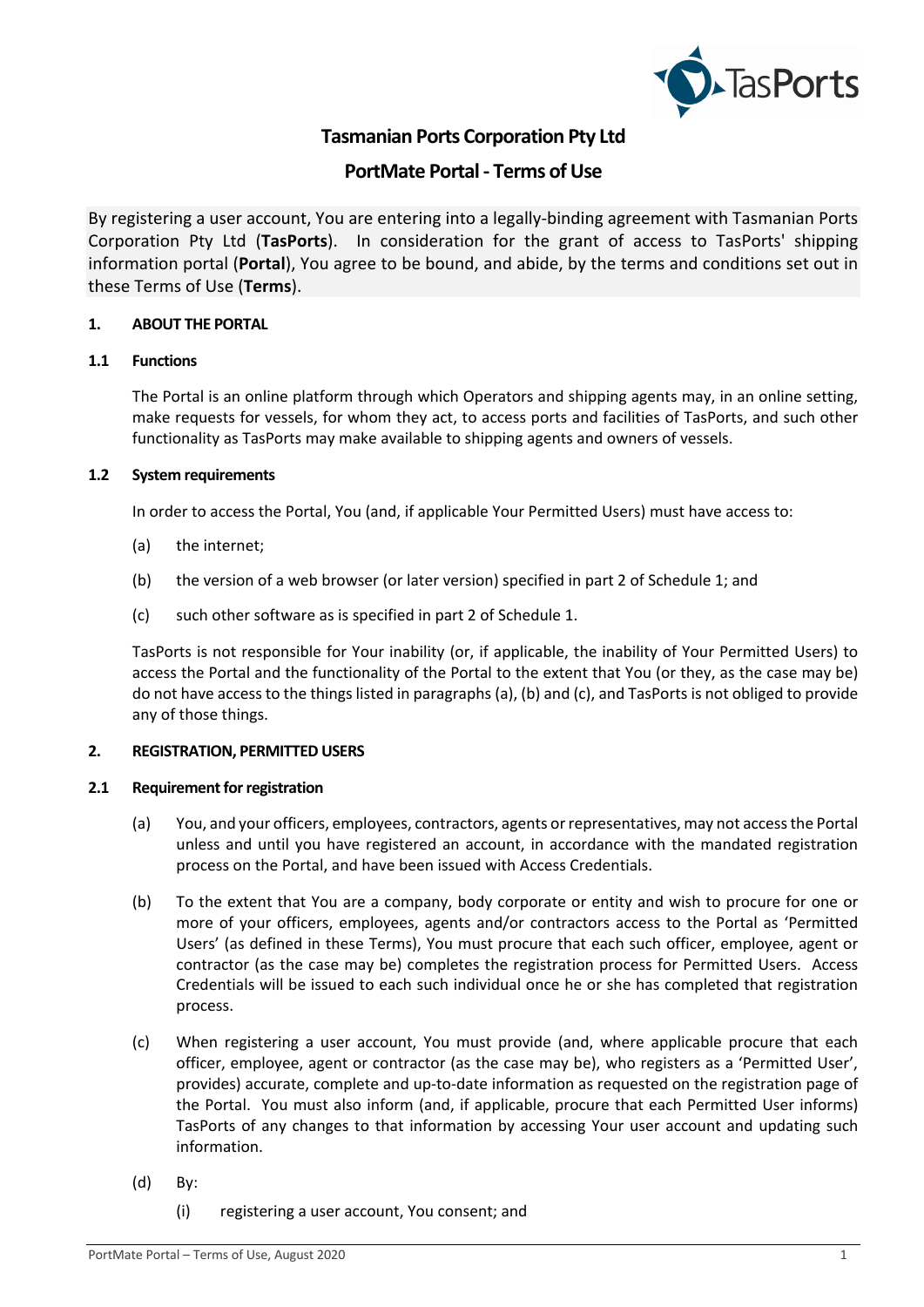

(ii) procuring that your officers, employees, contractors, agents and/or representatives register as a Permitted User, You are deemed to have procured from that individual his or her consent,

to TasPorts sending You (and, if applicable, each such Permitted User) emails regarding Your (or their) user of the Portal.

# **2.2 Permitted Users**

You may not grant, or otherwise make available to, any third party, access to the Portal. To the extent that You are a company, body corporate or entity, You will not be acting in breach of these Terms to the extent that You procure Your individual officers, employees, agents and/or contractors to register as Permitted Users, and those individuals access and use the Portal as Permitted Users. Nothing in this paragraph operates to limit Your obligations under clause 2.3.

# **2.3 Your responsibility for Permitted Users**

To the extent that Your Permitted Users, or any third parties who are able or permitted to access the Portal through Access Credentials issued to You or any Permitted User, access and/or use the Portal:

- (a) such access and/or use will, for the purposes of this agreement, be deemed to be access and/or use by You, whether such access or use is authorised by You or otherwise; and
- (b) without limiting the generality of paragraph (a), any action or omission by an individual Permitted User or such third party, in connection with access to, and/or use of, the Portal, which, if it were an act or omission by You would be a breach of these Terms, will be deemed to be a breach of these Terms by You.

# **2.4 Access credentials**

- (a) You must not, and must ensure that Permitted Users do not, disclose their Access Credentials to any person, unless such disclosure is required in order to enable TasPorts to provide support in relation to the use of the Portal.
- (b) You must notify TasPorts promptly should:
	- (i) a Permitted User cease to be Your officer, employee, agent or contractor;
	- (ii) the security of Access Credentials issued to a Permitted User is, or has become, compromised; or
	- (iii) You suspect that there has been unauthorised access to and/or use of the Portal through given Access Credentials.
- (c) Without limiting clause 2.3, You will be responsible, and liable, for any access to and/or use of the Portal that is effected through the use of Access Credentials issued to a Permitted User, irrespective of whether such:
	- (i) access and/or use is authorised by You;
	- (ii) access and/or use is effected by the individual to whom such Access Credentials were issued; or
	- (iii) Access Credentials are issued to a particular Permitted User.
- (d) You must use best endeavours to ensure that the Portal is protected at all times from unauthorised access or use and from physical misuse, damage or destruction by any person.
- (e) TasPorts may revoke Access Credentials issued to You or a Permitted User, or Permitted Users, where:
	- (i) that Permitted User, or those Permitted Users, cease to be Your officers, employees, agent or contractors;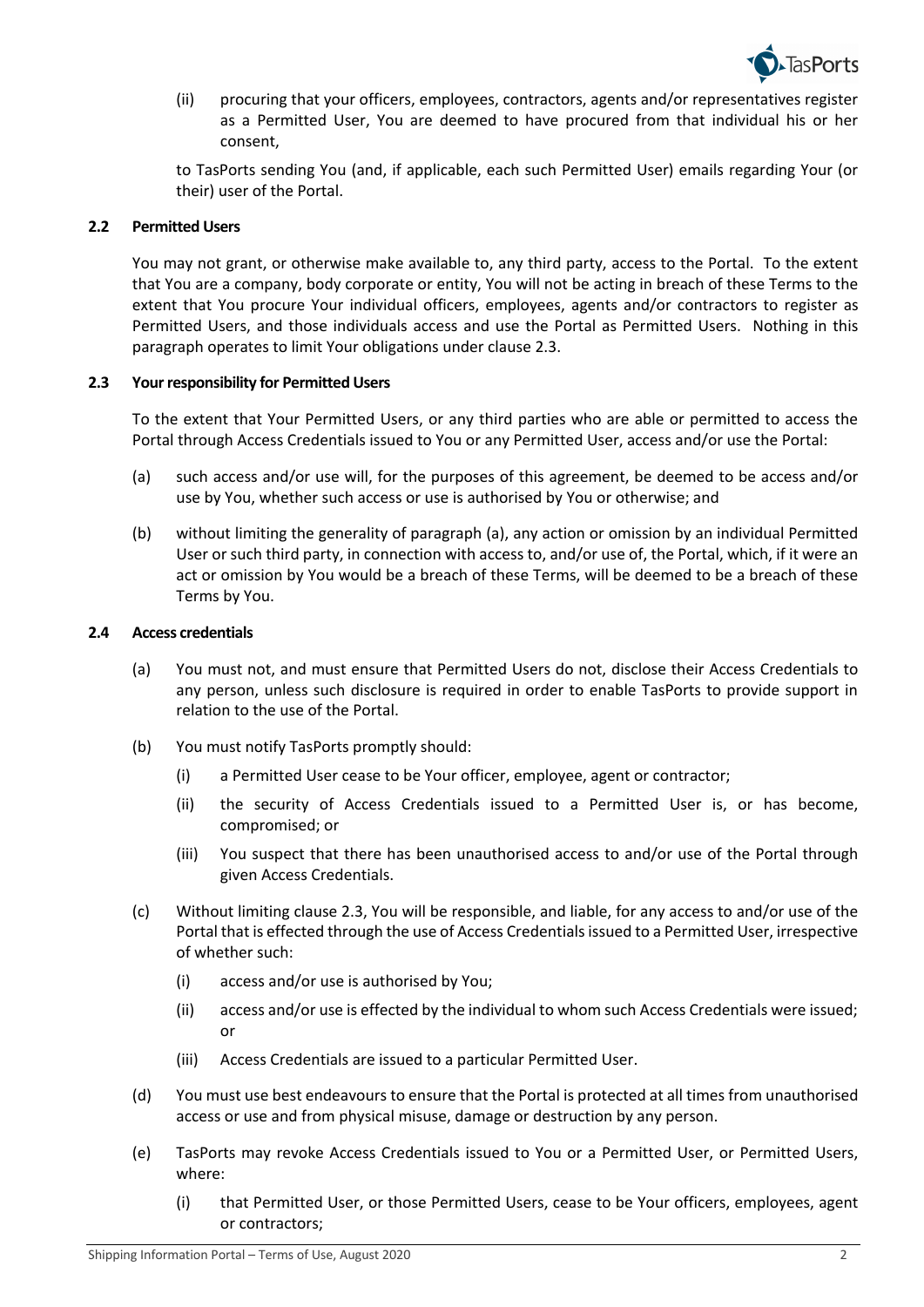

- (ii) the security of those Access Credentials has been, or has become, compromised; or
- (iii) TasPorts suspects that there has been unauthorised access to and/or use of the Software through those Access Credentials.

#### **3. RIGHT TO USE, PERMITTED USE**

#### **3.1 Right to use**

Upon Your registration of a user account (or, if applicable, the registration of a given Permitted User), You (or that Permitted User) will be granted access to the Portal, and the functionality available through the Portal until such time as this agreement is terminated in accordance with the Terms. Each Permitted User's access to the Portal will continue:

- (a) for as long as You maintain a user account; or
- (b) until such Permitted User's Access Credentials are revoked,

whichever occurs first.

## **3.2 Permitted use**

You must not, and, if applicable must ensure that Your Permitted Users do not:

- (a) modify, add to, adapt, delete or amend any part of the Portal without our prior written consent;
- (b) sell, translate, network, publish, commercialise, rent, lease, assign, transfer, loan, or otherwise distribute all or part of the Portal, or any adaptation, modification or derivative of all or part of the Portal;
- (c) reverse engineer, disassemble, or decompile any software forming part of the Portal, unless permitted to do so by law, and then only strictly in accordance with the provisions or terms under which that right is given by such law;
- (d) use the Portal:
	- (i) for any unlawful purpose; or
	- (ii) in a manner than contravenes any applicable laws;
- (e) remove, obscure or interfere with any copyright, acknowledgment, attribution, trade mark, warning, disclaimer statement, rights management information or serial numbers affixed to, incorporated in or otherwise applied in connection with the Portal;
- (f) copy or download, in a systematic manner, any content, graphics, video, text or animation from the Portal, or communicate or otherwise distribute such systematically-obtained content, graphics, video, text or animation;
- (g) directly or indirectly, introduce or permit the introduction into the Portal of any virus, worm, trojan or other malicious code into the Portal, or in any other manner whatsoever, corrupt, degrade or disrupt the operation of the Portal;
- (h) enter or upload any data, information or other materials that is inaccurate or misleading; or
- (i) enter or upload any data, information or other materialsinto the Portal, or otherwise use the Portal:
	- (i) to engage in any activity which infringes a third party's rights, or in a manner which interferes with the rights of any other person;
	- (ii) to infringe our Intellectual Property Rights (including trade marks and copyright) or the Intellectual Property Rights of any third party;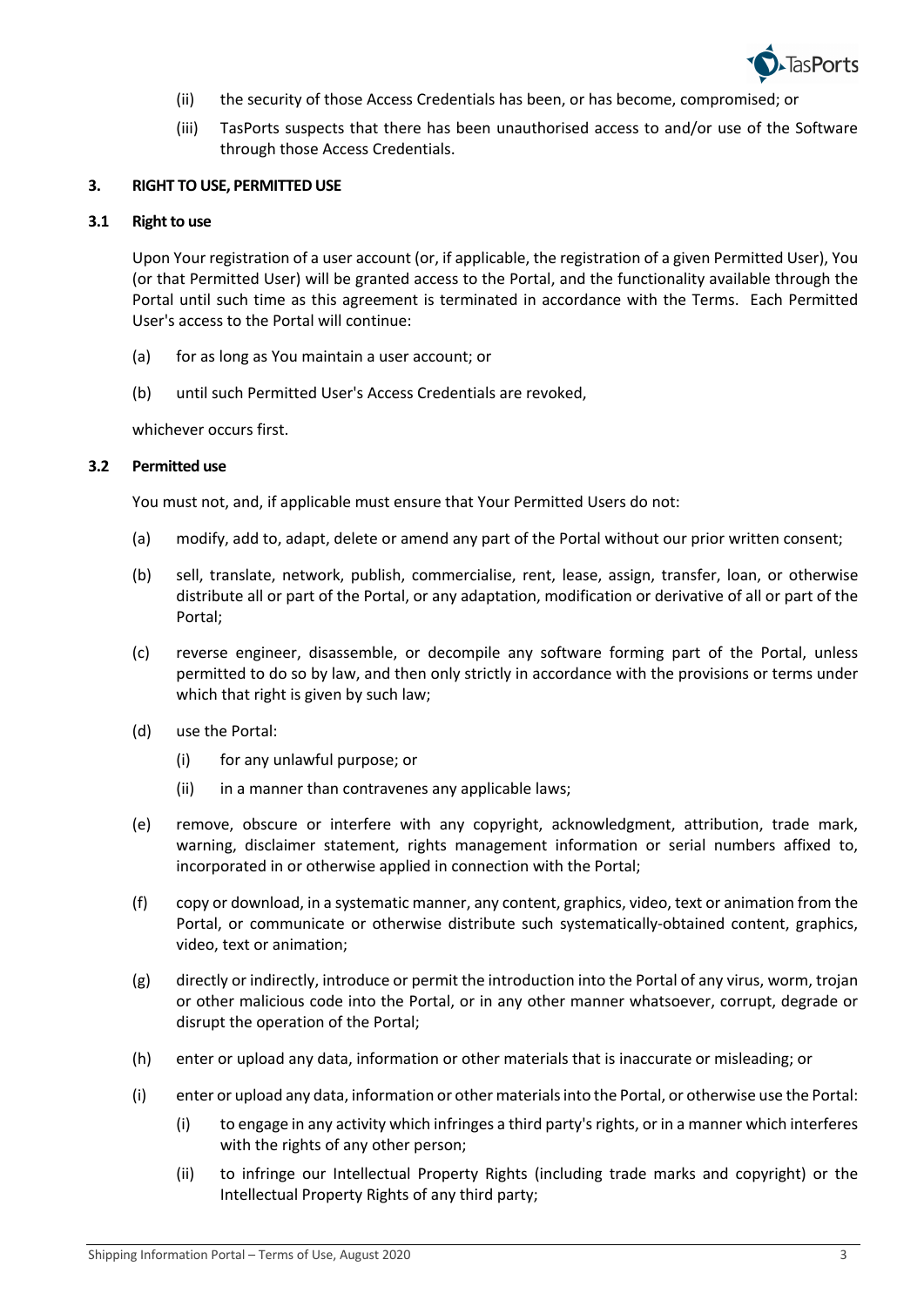

- (iii) in any way that is threatening, abusive, harassing, defamatory, obscene, fraudulent, misleading or deceptive or otherwise illegal; or
- (iv) in any way that constitutes misuse or resale of the Portal or any associated materials.

# **4. AVAILABILITY, DISCLAIMERS**

#### **4.1 Obligation of TasPorts**

TasPorts will use reasonable endeavours to ensure that the Portal is able to be accessed by You (and, if applicable, Your Permitted Users) 24 hours a day, 7 days a week.

## **4.2 No guarantee of availability**

Notwithstanding clause 4.1, TasPorts does not warrant that the Portal will be available at any given time, and you agree that TasPorts will not be liable to You or any other third party as a result of the Portal not being available at a particular time or at all.

## **5. REQUESTS**

- (a) In order to submit Requests and initiate other transactions via the Portal, You (or Your Permitted Users) must complete all of the mandatory fields, and ensure that the information inputted to the Portal for this purpose is accurate and complete.
- (b) To the extent that You submit a Request as agent for an Operator, these Terms are deemed to apply to, and bind, that Operator as if You entered into this agreement on your own behalf and as agent for that Operator.
- (c) TasPorts will, as promptly as possible, process each Request submitted by You via the Portal and notify You via email of the outcome of that Request. You acknowledge and agree that, notwithstanding the due submission of a Request via the Portal, TasPorts retains full discretion as to whether to accept that Request and provide the requested access to TasPorts ports and facilities.
- (d) TasPorts will not be liable to You or any Operator as a result or consequence of any delay in processing a given Request, or TasPorts' election not to accept that Request.

#### **6. INTELLECTUAL PROPERTY**

#### **6.1 Portal**

All Intellectual Property Rights subsisting in the Portal, including its design and configuration, is the absolute property of TasPorts. Notwithstanding that You or any of Your Permitted Users make or suggest any improvements, corrections or additions to the Portal available through the Portal, all Intellectual Property Rights in improvements, modifications, additions, updates or upgrades to the Portal vest absolutely in TasPorts on and from the date such improvements, modifications, additions, updates or upgrades to the Portal are created.

#### **6.2 Licence**

Notwithstanding clause 6.1, TasPorts grants to You a non-exclusive, non-transferable licence to exercise the Intellectual Property Rights subsisting in the Portal from time to time, subject to these Terms, for as long as this agreement remains current and You maintain Your user account. The licence granted under this clause permits each of Your Permitted Users (if any) to exercise the Intellectual Property Rights subsisting in the Portal from time to time, subject to these Terms:

- (a) for as long as this agreement remains current and You maintain Your user account; or
- (b) until such Permitted User's Access Credential are revoked,

whichever occurs first.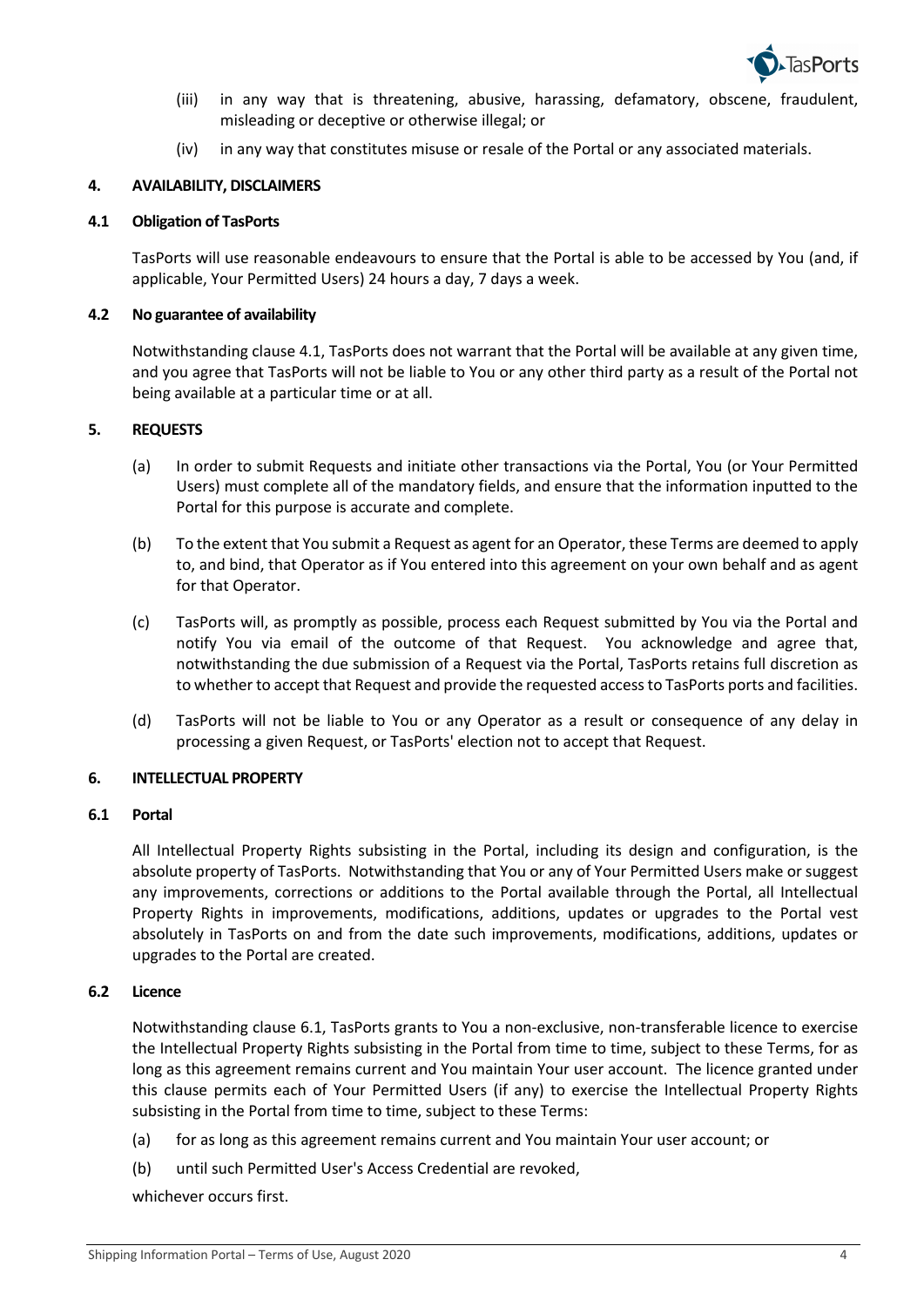

# **7. PRIVACY**

# **7.1 Privacy policy**

You agree, on your own behalf and, if applicable, on behalf of each of your Permitted Users, that all Personal Information that is provided to, or collected by, TasPorts in connection with the provision of access to, or the use of, the Portal, will be handled, processed and stored by TasPorts in accordance with its Privacy Policy, which Privacy Policy is incorporated as part of these Terms.

# **7.2 Compliance with Privacy Laws**

Without limiting TasPorts' obligations under clause 7.1, each party will, in respect of all Personal Information it collects and/or acquires in connection with the access to, and/or use of, the Portal, comply with the requirements and obligations of all applicable Privacy Laws.

#### **8. LIABILITY**

## **8.1 Implied warranties**

To the extent permitted by law, any conditions, warranties, guarantees, rights, remedies, liabilities and other terms implied or conferred by statute, custom or the general law that impose any liability or obligation on us are excluded under these Terms. However, if a supply under these Terms is a supply of goods or services to a consumer within the meaning of the Australian Consumer Law (contained in Schedule 2 to the *Competition and Consumer Act 2010* (Cth), as amended or replaced from time to time), nothing contained in these Terms excludes, restricts or modifies the application of any provision, the exercise of any right or remedy, or the imposition of any liability under the Australian Consumer Law, provided that, to the extent that the Australian Consumer Law permits TasPorts to limit its liability, then its liability is limited to:

- (a) in the case of services, the cost of supplying the services again or payment of the cost of having the services supplied again; and
- (b) in the case of software or other goods, the cost of replacing the goods, supplying equivalent goods or having the goods repaired, or payment of the cost of replacing the goods, supplying equivalent goods or having the goods repaired,

and except in the case of a major failure (as that term is defined in the Australian Consumer Law), we can elect as between the remedies set out in paragraphs (a) and (b) above.

# **8.2 Cap of TasPorts' liability**

Subject to clauses 8.1 and 8.3, and otherwise to the extent permitted by law, TasPorts' aggregate liability to you for any Losses incurred or sustained by You and Your Permitted Users, for any and all causes of actions (including claims based in contract or tort, or under statute) arising from, or in connection with, these Terms and/or the access to, and/or use of, the Portal will not exceed \$100.

#### **8.3 Consequential Loss**

TasPorts will not be liable to you for any losses of revenue, profit, goodwill or reputation, loss from business interruption or downtime, failure to realise anticipated benefits or savings, loss of data or the use of such data, loss of customers, loss of capital, or any other indirect or consequential losses of damages, however arising, and irrespective of whether such losses or failures are reasonably foreseeable.

#### **9. INDEMNITY**

You will indemnify TasPorts (and its employees and officers) against all Loss, claims and damages (**Damages**) arising directly or indirectly out of or in connection with: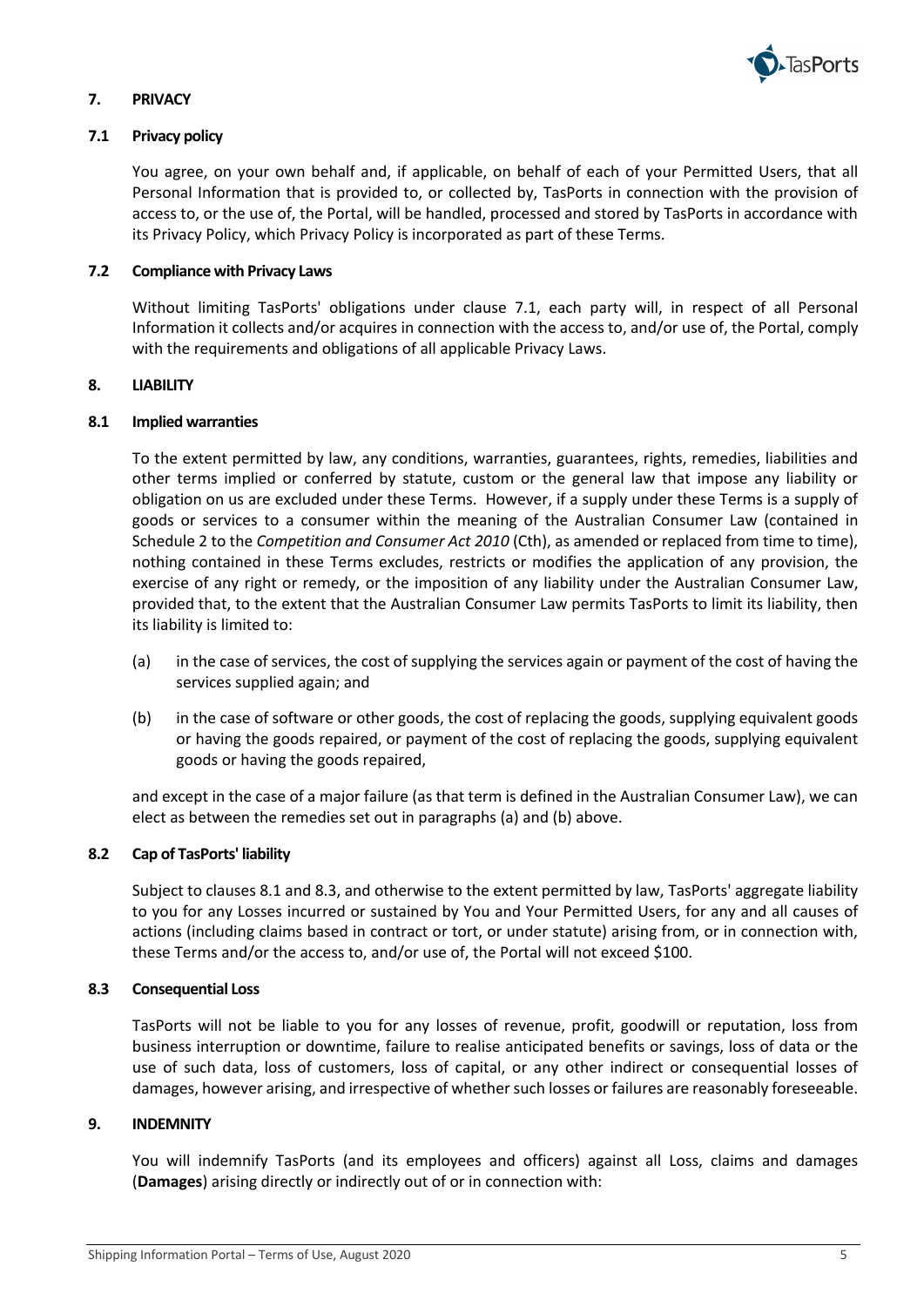

- (a) a breach of by You of these Terms, or an act or omission of any of Your Permitted Users that, if it were Your act or omission, would be a breach of these Terms;
- (b) any negligent or fraudulent act, error or omission by You or, if applicable, Your Permitted Users;
- (c) the access to, or use of, the Portal by You, (if applicable) any Permitted User or any third party;
- (d) loss of or damage to any property or injury to or death of any person caused by any act or omission by You; or
- (e) any claim by a third party (including, without limitation, the owner, manager, hirer, charterer or operator of any vessel that is the subject of a Request made, or attempted to be made, via the Portal) against TasPorts relating to, or arising from, Your use of the Portal and/or, if applicable, any use of the Portal by Your Permitted Users.

## **10. SUSPENSION, TERMINATION**

## **10.1 Suspension**

- (a) TasPorts may, without any liability to You, suspend Your access (and, if applicable, that of Your Permitted Users) to the Portal, or restrict or disable access to particular parts of the Portal, to enable TasPorts to update, upgrade or perform other maintenance of the Portal. TasPorts will use reasonable endeavours to schedule such updates, upgrade or maintenance outside of usual business hours.
- (b) Without in any way limiting its rights under this clause 10, TasPorts may:
	- (i) suspend:
		- (A) Your access; and/or
		- (B) the access to one or more of Your Permitted Users,

to the Portal; or

- (ii) restrict or disable:
	- (A) Your access; and/or
	- (B) the access of one or more of Your Permitted Users,

to particular parts of the Portal,

if You, or if applicable, any of Your Permitted Users, commit any breaches of, or failure to comply fully with, the requirements or obligations of clauses 2.1(c), 2.2, 2.4 or 3.2 of these Terms, or commit any act that constitutes an infringement of TasPorts' Intellectual Property Rights in connection with its (or their) access and/or use of the Portal. TasPorts will not be liable to You for any Losses incurred or sustained by You, any Operator for whom You may act (if applicable) or any other third party as a result of its suspension of access to the Portal under these Terms.

#### **10.2 Termination for convenience**

- (a) Either party may terminate the agreement in relation to the Portal, for convenience, by giving the other party 90 days' prior written notice. Where You wish to terminate under this clause 10.2, You must send a notice of termination to portmate@tasports.com.au, and close Your user account.
- (b) Where the agreement between the parties is terminated under this clause 10.2, subject to clause 10.4, neither party is obliged to pay or compensate the other for any loss or damage incurred or sustained by that other party as a consequence of the termination of this agreement under this clause 10.2.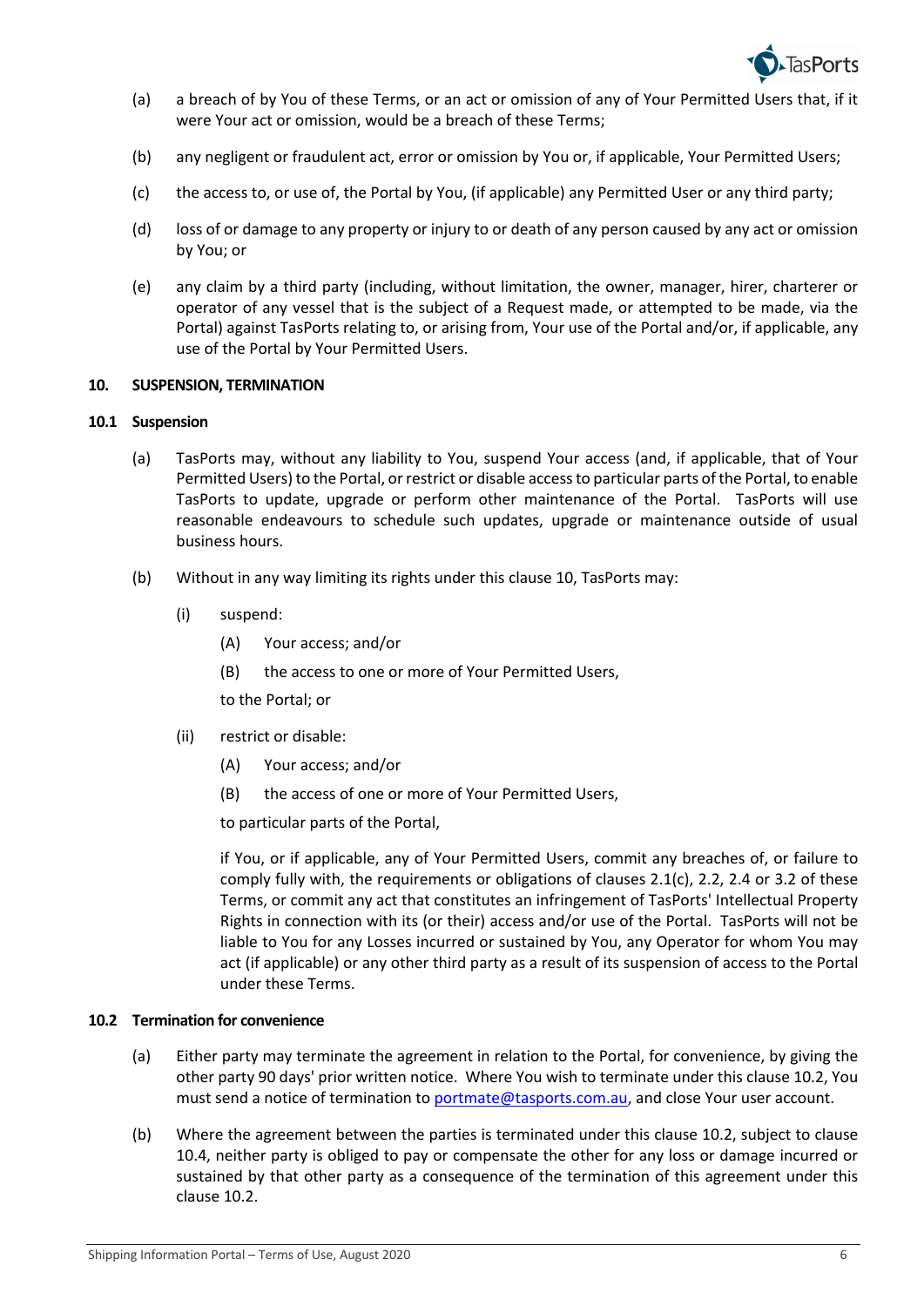

# **10.3 Termination for cause**

TasPorts may terminate this agreement for cause, immediately, if You breach, or fail to comply with these Terms, and do not rectify that breach or failure within 10 Business Days of receiving from TasPorts a notice of such breach or failure.

## **10.4 Effect, consequences of termination**

- (a) Upon termination of the agreement between You and TasPorts in relation to the Portal:
	- (i) You must cease accessing and using the Portal, and, if applicable, You must procure that all Permitted Users cease accessing and using the Portal, whether through the use of any Access Credentials or otherwise; and
	- (ii) TasPorts will revoke all Access Credentials issued to You and, if applicable, any or all of Your Permitted Users.
- (b) Unless otherwise directed by You, TasPorts will honour all Requests that have been submitted by You (or a Permitted User), and processed and accepted by TasPorts, prior to the date of termination of this agreement, notwithstanding the termination of this agreement.
- (c) For the avoidance of doubt, the exercise of TasPorts' rights under clause 10.1 are not a precondition to TasPorts' rights to terminate this agreement under clause 10.2 or 10.3.
- (d) The termination of this agreement, however it occurs, does not effect any release or waiver of any cause of action either party has against the other arising from the acts or omissions of the other party prior to the date of termination.

## **11. COMPLAINTS, NOTIFICATIONS**

- (a) If You have any difficulties accessing the Portal, or wish to lodge a query or complaint, the details of such difficulty, query or complaint must be contained in a written notice sent to portmate@tasports.com.au. TasPorts will use reasonable endeavours to respond to all such notices within 5 Business Days.
- (b) TasPorts will provide notices to You by email sent to the address You provide at the time of registering Your user account, or the updated email address specified as applying to Your user account from time to time. For the avoidance of doubt, and where applicable, notices in respect of Your Permitted Users' access or use of the Portal will be sent to the email address registered in respect of Your user account from time to time.

# **12. GENERAL**

# **12.1 Governing Law**

These Terms are governed by, and construed in accordance with, the laws of the State of Tasmania, and You submit unconditionally to the jurisdiction of the courts of the State of Tasmania in respect of all causes of actions or proceedings arising out of, in connection with, these Terms or any access to, or use of, the Portal by You, Your Permitted Users (if applicable) and/or any third party through Access Credentials issued to You or any of Your Permitted Users (if applicable).

# **12.2 Assignment**

You may not assign, sublicense, transfer or otherwise deal with any of Your rights under these Terms. Any purported assignment, sublicence, transfer or other dealing effected by you will be of no effect as against TasPorts.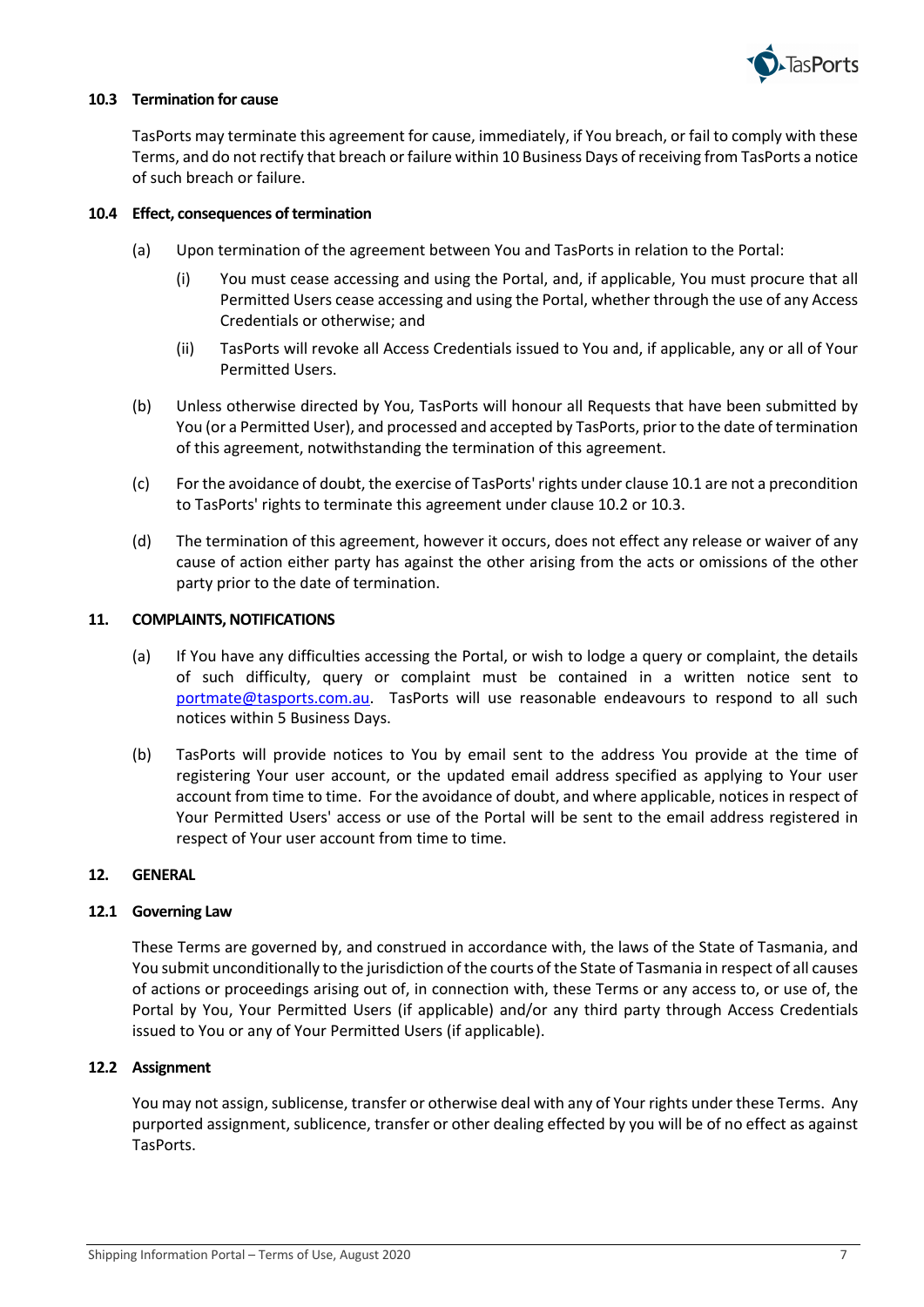

# **12.3 Severance**

If any provision of these Terms is found to be invalid or unenforceable, it may, to the extent that it can, be severed from these Terms, and the remaining provisions of these Terms will continue in full force and effect.

# **12.4 Waiver**

TasPorts' failure to take action in response to a breach by You (or a Permitted User), or to enforce a right, does not constitute a waiver of any right of TasPorts under these Terms. Waiver of any provision of or right under these Terms:

- (a) must be in writing signed by the party entitled to the benefit of that provision or right; and
- (b) is effective only to the extent set out in any written waiver.

## **12.5 Entire agreement**

These Terms are the entire agreement between You and TasPorts in respect of the access to, and/or use of, the Portal and supersede any extraneous arrangements, agreements, representations, understandings or statements, whether in writing, verbal or in some other format, and whether in existence or made prior or subsequent to Your acceptance of these Terms.

## **12.6 Variation by TasPorts**

TasPorts may, at any time, and from time to time, and in its absolute discretion, vary these Terms. TasPorts will provide written notice of such variations, which will be deemed to have taken effect, and be binding on Your, on the date such notice is published or transmitted to users of the Portal. If You do not accept a variation to these Terms, You must immediately cease, and, if applicable, procure that all of Your Permitted Users cease, accessing and using the Portal, and close Your user account by sending a notice of termination to portmate@tasports.com.au.

#### **13. DEFINED TERMS, INTERPRETATION**

#### **13.1 Defined terms**

In this document:

**Access Credentials** means a user name and password issued to You or, if applicable, a Permitted User that enable You, or that Permitted User, to access and use the Portal.

**Business Day** means a day that is not a Saturday, Sunday or public holiday throughout the State of Tasmania.

**GST** means goods and services tax payable under *A New Tax System (Goods and Services Tax) Act 1999 (Cth)*.

**Intellectual Property Rights** means all Intellectual Property Rights, including the following rights:

- (a) patents, copyright (including future copyright), rights in circuit layouts, designs, trade and service marks (including goodwill in those marks), domain names and trade names and any right to have Confidential Information kept confidential;
- (b) any application or right to apply for registration of any of the rights referred to in paragraph (a); and
- (c) all rights of a similar nature to any of the rights in paragraphs (a) and (b) that may subsist anywhere in the world (including Australia),

whether or not such rights are registered or capable of being registered.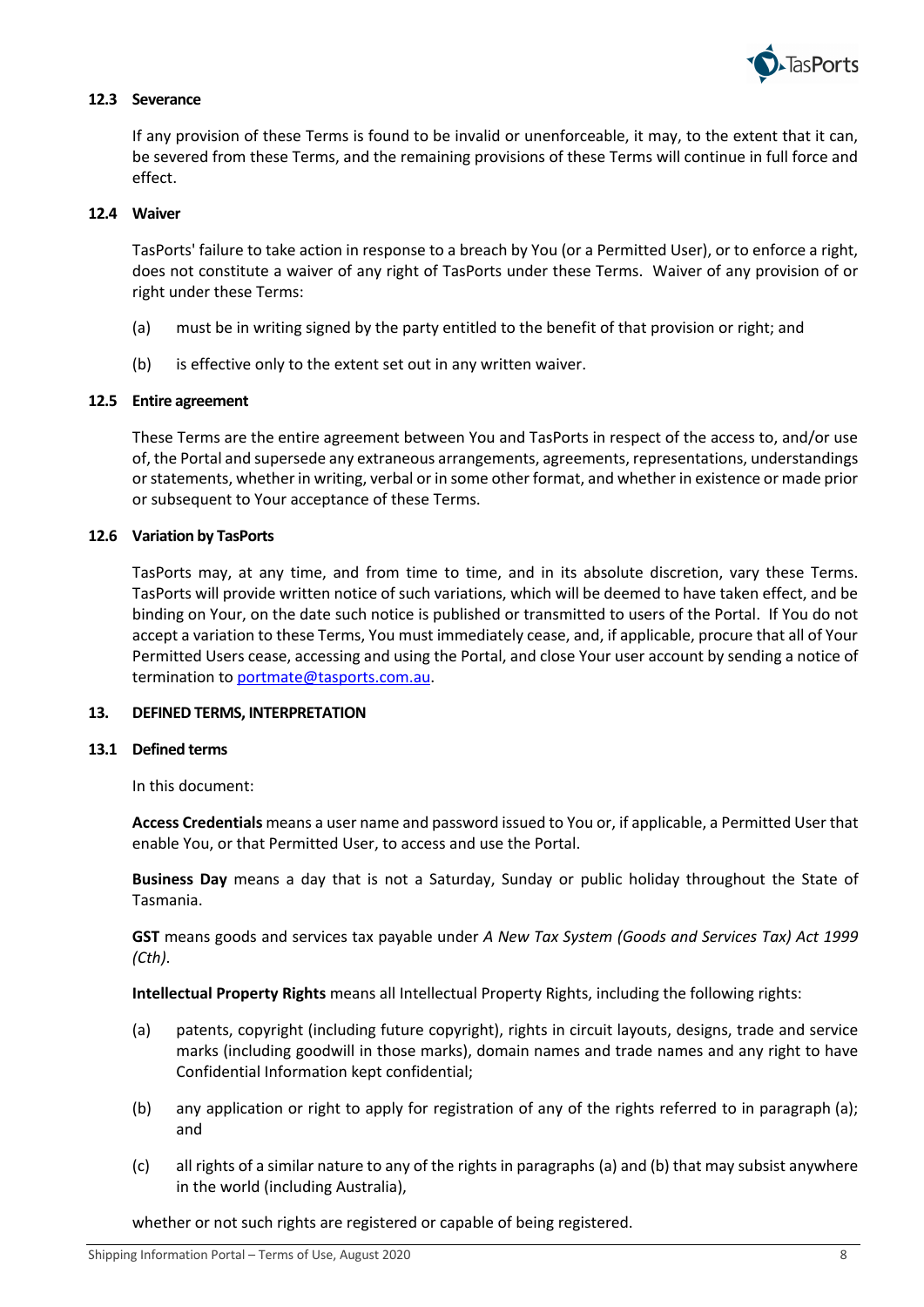

**Loss** means all liabilities, losses, damages, costs and expenses (including all reasonable legal costs determined on a solicitor and own client basis) whether incurred or awarded against a party, together with disbursements and costs of investigation, litigation, settlement, judgment, interest, fines and penalties, regardless of the action or omission, event, claim, direction or proceeding under which any of them arise.

**Operator** means the owner, manager, hirer, charterer or operator of a vessel that is the subject of a Request.

**Permitted User** means individual who is an officer, employee, contractor (including an employee of such contractor), agent or representative of Yours, and who has completed a registration for the purposes of the Portal, and to whom Access Credentials have been issued.

**Personal Information** has the meaning given to that term in the *Privacy Act 1988 (Cth)*.

**Portal** means the online software and content platform operated and maintained by, or on behalf of TasPorts that provides the functionality specified in Schedule 1, as updated from time to time.

**Privacy Laws** means the *Privacy Act 1988 (Cth)* and such other statutes or legislation that may apply from time to time to the collection, storage, processing and transfer of Personal Information.

**Privacy Policy** means the privacy policy of TasPorts, as updated from time to time, which may be found at www.tasports.com.au/privacy-policy/.

**Request** means a request, in respect of a named vessel, for access to TasPorts ports and facilities that is initiated and submitted via the Portal

**TasPorts** means Tasmanian Ports Corporation Pty Ltd (ABN 82 114 161 938).

**Terms** or **these Terms** means the terms and conditions set out in these Terms of Use, and any other terms and conditions incorporated by reference into these Terms of Use.

**You** means the party or entity that registers on the Portal and establishes a user account in accordance with the registration process on the Portal from time to time, and **Your** will have a corresponding meaning.

# **13.2 Interpretation**

In these Terms, except where the context otherwise requires:

- (a) the singular includes the plural and vice versa, and a gender includes other genders;
- (b) another grammatical form of a defined word or expression has a corresponding meaning;
- (c) a reference to a clause, paragraph or schedule is to a clause or paragraph of, or schedule to, this agreement, and a reference to this agreement includes any schedule;
- (d) a reference to a schedule to this agreement includes each attachment to that schedule;
- (e) a reference to a schedule to this agreement is a reference to that schedule as amended or replaced, in accordance with this agreement, from time to time;
- (f) a reference to a document or instrument includes the document or instrument as novated, altered, supplemented or replaced from time to time;
- (g) a reference to **AU\$**, **AUD dollar** or **\$** is to Australian currency;
- (h) unless otherwise specified in this agreement, if an act must be done on a specified day which is not a Business Day, it must be done instead on the next Business Day after that specified day;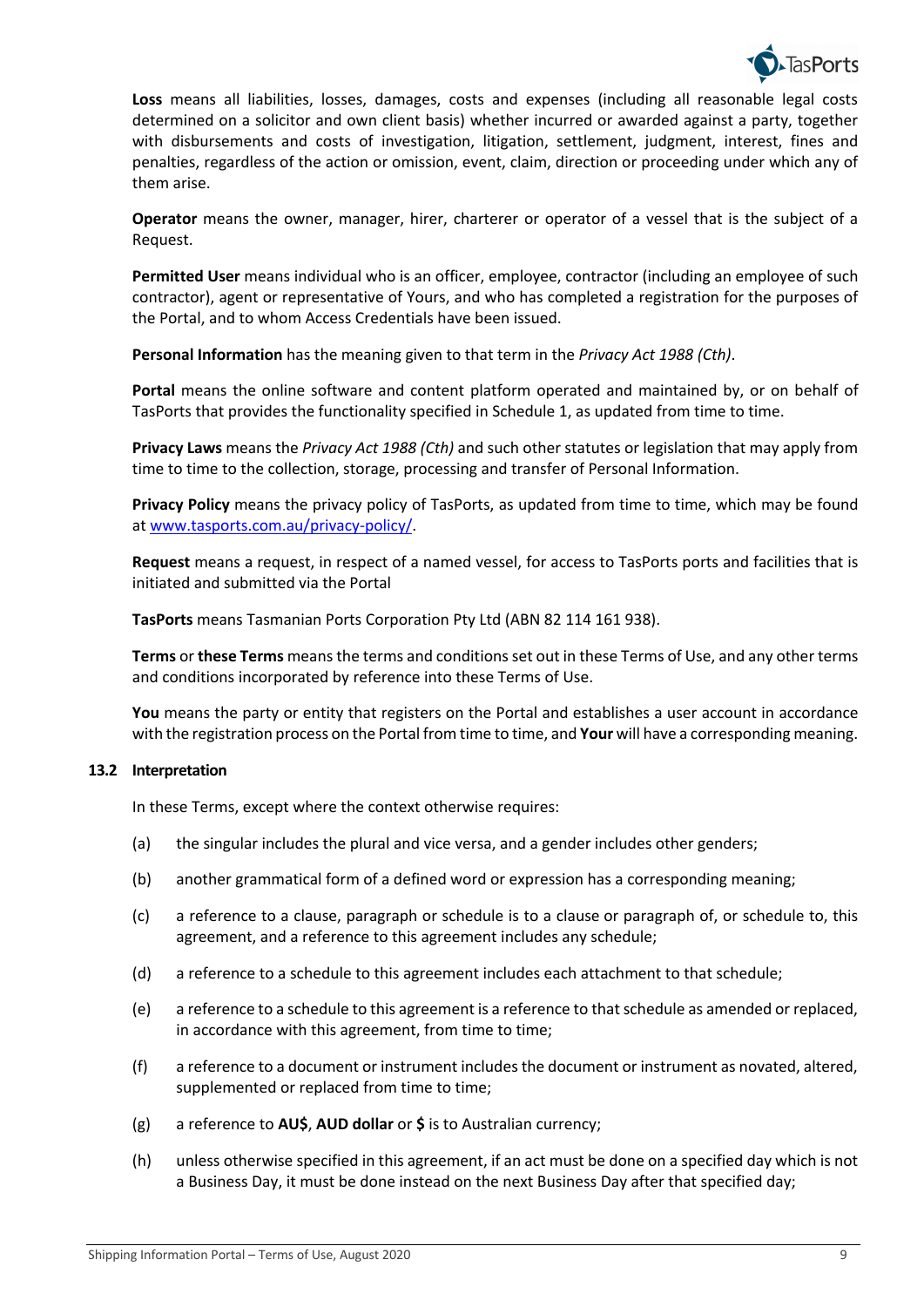

- (i) a reference to a party is to a party to this agreement, and a reference to a party to a document includes the party's executors, administrators, successors and permitted assigns and substitutes;
- (j) a party which is a trustee is bound both personally and in its capacity as trustee;
- (k) a reference to a person includes a natural person, partnership, body corporate, association, governmental or local authority or agency or other entity;
- (l) a reference to a statute, ordinance, code or other law includes regulations and other instruments under it and consolidations, amendments, re-enactments or replacements of any of them;
- (m) the meaning of general words is not limited by specific examples introduced by "including", "for example", "such as" or similar expressions;
- (n) headings do not affect the interpretation of this agreement; and
- (o) a rule of construction does not apply to the disadvantage of a party because the party was responsible for the preparation of this agreement or any part of it.